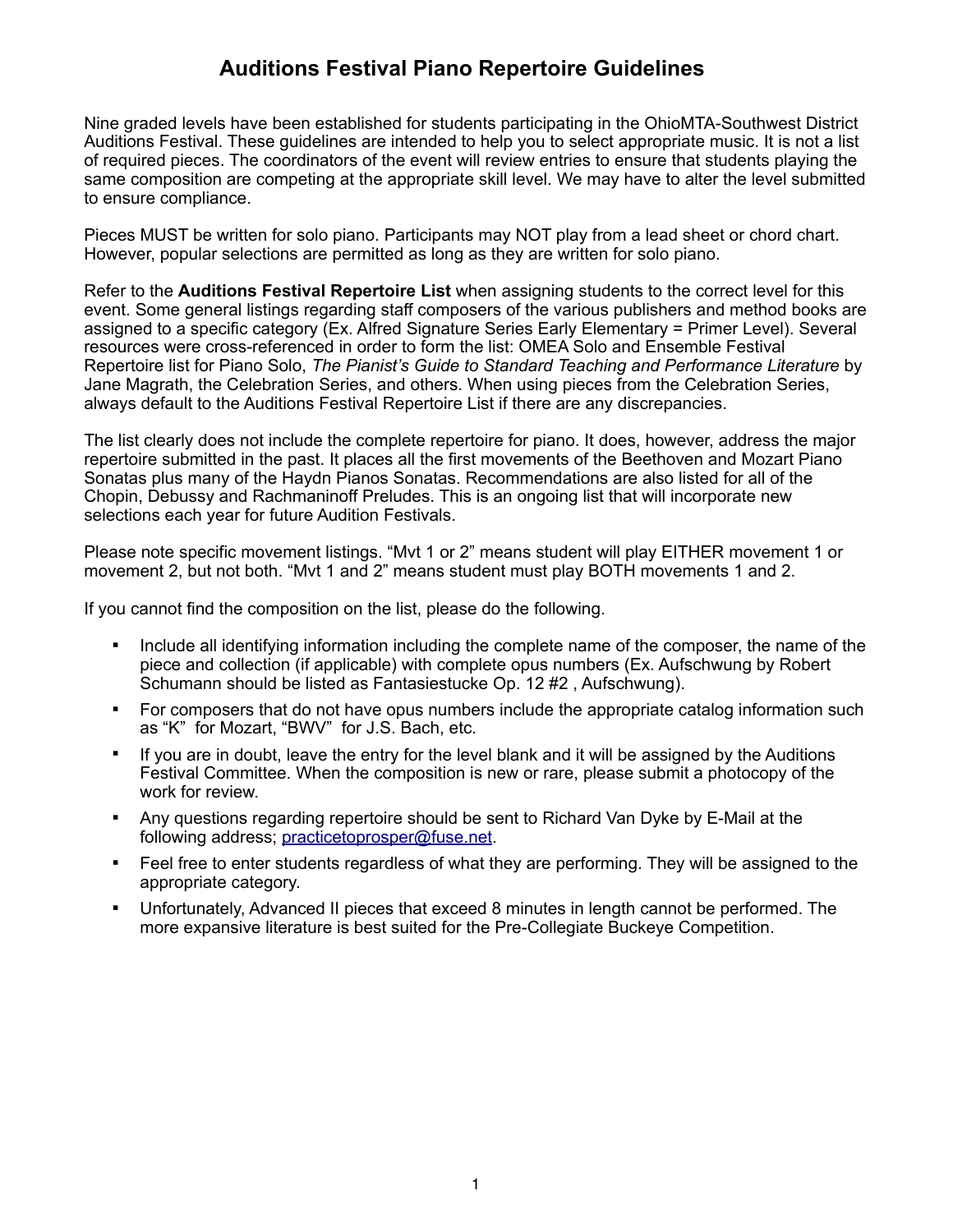# **Auditions Festival Piano Repertoire Guidelines**

**Basic criteria** used to establish grading of literature for the OhioMTA Southwest Auditions Festival:

#### **Primer**

- For the beginning student who has studied six months to one year.
- Selections incorporate whole, half and quarter notes written in five finger positions.
- Simple syncopation with quarter and half notes may be introduced.
- Occasional accidentals may occur.
- Performance time may not exceed 1 minute.

#### **Beginner**

- Selections include the introduction of eighth notes.
- Tied notes to introduce syncopation may be present.
- Increased use of accidentals.
- Introduction of scale passages beyond the five finger pattern.
- Performance time may not exceed 2 minutes.

#### **Elementary**

- Frequent use of eight notes and scale passages.
- Increased syncopation present.
- Sixteenth Notes in simple patterns may be introduced.
- Simple Compound rhythms are introduced.
- Regular use of the pedal may be incorporated.
- Performance time may not exceed 2 minutes.

#### **Early Intermediate**

- Increased use of sixteenth notes, compound rhythms, and syncopation.
- Scale passages may exceed one octave.
- Pedal use becomes more frequent when needed.
- Early Sonatinas are introduced.
- Performance time may not exceed 3 minutes

#### **Intermediate**

- More complex rhythms introduced.
- Increased artistry involving greater dynamic contrast and voicing.
- Sixteenth Notes and Triplet figures occur frequently.
- Performance time: minimum of 30 seconds but must not exceed a maximum of 4 minutes.
- Repeats should be omitted when the time limit may be exceeded, but repeats may be incorporated to reach the minimum performance time.

#### **Late Intermediate**

- Compound and Irregular Rhythms may be present
- Extended Scale Passages.
- Multiple movements from a single set of pieces may be incorporated into the program.
- Larger chords are present and octave passages occur more often.
- Performance time: minimum of 30 seconds but must not exceed a maximum of 5 minutes.
- Repeats should be omitted when the time limit may be exceeded, but repeats may be incorporated to reach the minimum performance time.

#### **Early Advanced**

- Difficult literature representative of all periods for the advancing piano student.
- Multiple Movements from a single set of pieces may be incorporated.
- Rhythm challenges include compound rhythms, hemiola, and irregular rhythms.